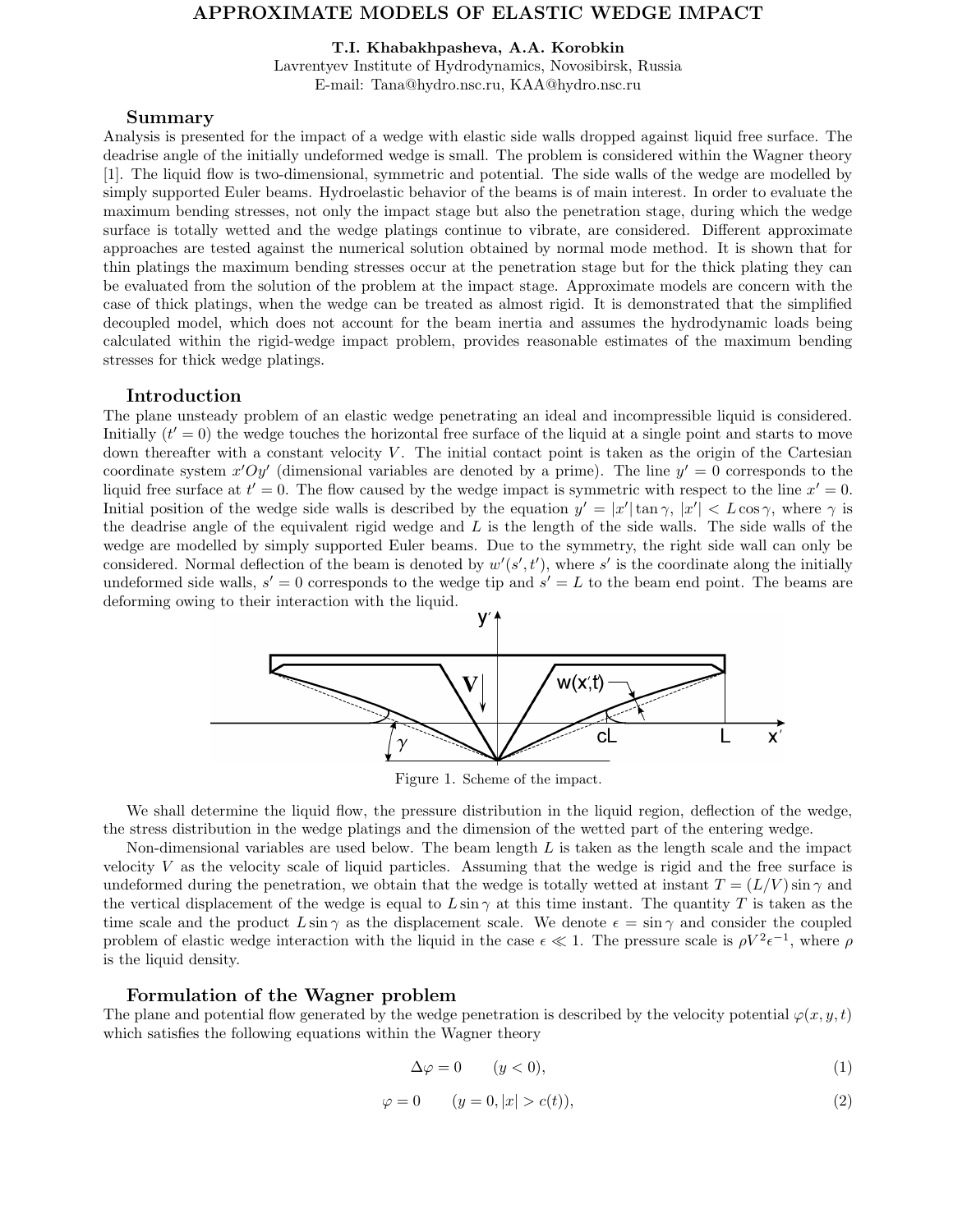$$
\varphi_y = -1 + w_t(|x|, t) \qquad (y = 0, |x| < c(t)),\tag{3}
$$

$$
p(x, y, t) = -\varphi_t(x, y, t) \qquad (y \le 0),
$$
\n<sup>(4)</sup>

$$
\varphi \to 0 \qquad (x^2 + y^2 \to \infty). \tag{5}
$$

Equations (1)-(5) represent the hydrodynamic part of the problem, which can be solved once the deflection  $w(x,t)$  and the function  $c(t)$ , which describes the dimension of the contact region, are known. The beam deflection is governed in the non-dimensional variables by equations

$$
\alpha \frac{\partial^2 w}{\partial t^2} + \beta \frac{\partial^4 w}{\partial x^4} = p(x, 0, t) \qquad (0 < x < 1, \ t > 0),\tag{6}
$$

$$
w = w_{xx} = 0 \ (x = 0, \ x = 1, \ t \ge 0), \tag{7}
$$

$$
w = w_t = 0 \t(0 < x < 1, t = 0).
$$
\t(8)

These equations represent the structural part of the problem, which can be readily solved once the hydrodynamic pressure  $p(x, 0, t)$  is given along the wetted part of the wedge surface. Here  $\alpha = (\rho_b h)/(\rho L)$ ,  $\beta = E J \epsilon^2/(\rho L^3 V^2)$ ,  $\rho_b$  is the density of the beam, h is the beam thickness, E is the elasticity modulus, J is the inertia momentum of the beam cross section,  $J = h^3/12$  for the beam of constant thickness.

The boundary-value problem  $(1)$  -  $(5)$  is considered under the additional condition that the elevation of the free surface is equal to the vertical position of the deformed wedge at the intersection points. The Wagner condition can be reduced to the equation [2]

$$
\int_0^{\frac{\pi}{2}} y_b[c(t)\sin\theta, t]d\theta = 0.
$$
\n(9)

The bending stress distribution on the upper side of the beam  $\sigma(s,t)$  is given in the dimensionless variables as  $\sigma(x,t) = w_{xx}(x,t)/2$  with  $2\epsilon E h/L$  being the stress scale.

The hydrodynamic part  $(1)$  -  $(5)$ , the structural part  $(6)$  -  $(8)$  and the geometrical part  $(9)$  of the Wagner problem are closely connected to each other and have to be treated simultaneously in general case. For almost rigid wedge, when the parameter  $\beta$  in (6) is large in some sense, which has to be clarified, the structural part of the problem can be approximately separated and treated after the solution of the hydrodynamic problem (1) - (5) and (9) has been obtained. In order to study applicability of this approximate solution and others available, one need to solve accurately the Wagner problem  $(1)$  -  $(9)$ . This can be done with the help of the normal mode method.

### Normal mode method

Within this method the beam deflection  $w(x,t)$  is sought in the form

$$
w(x,t) = \sum_{n=1}^{\infty} a_n(t)\psi_n(x),
$$
\n(10)

where eigenfunctions  $\psi_n(x)$  are given as

$$
\psi_n(x) = \sin(\lambda_n x), \quad \lambda_n = \pi n \quad (n = 1, 2, \ldots) \tag{11}
$$

and represent the eigen modes of simply supported beam - so called 'dry' modes. It is convenient to take the principal coordinates  $a_n(t)$  of the beam deflection as the new unknown functions and to express other quantities with their help [3,4].

As a result, we arrive at the infinite system of ordinary differential equations with respect to the principal coordinates  $\vec{a} = (a_1, a_2, a_3, \ldots)^T$  and auxiliary vector-function  $\vec{v} = (v_1, v_2, v_3, \ldots)^T$ :

$$
\frac{d\vec{a}}{dt} = (\alpha I + S)^{-1} (\beta D\vec{v} + \vec{f}),\tag{12}
$$

$$
\frac{d\vec{v}}{dt} = -\vec{a},\tag{13}
$$

where I is the unit matrix and D is the diagonal matrix,  $D = \text{diag}\{\lambda_1^4, \lambda_2^4, \lambda_3^4, ...\}$ ,

$$
f_m(c) = \int_{-c}^{c} \sqrt{c^2 - x^2} \psi_m(|x|) dx, \qquad S_{nm}(c) = \int_{-c}^{c} \varphi_n(x, 0, c) \psi_m(|x|) dx.
$$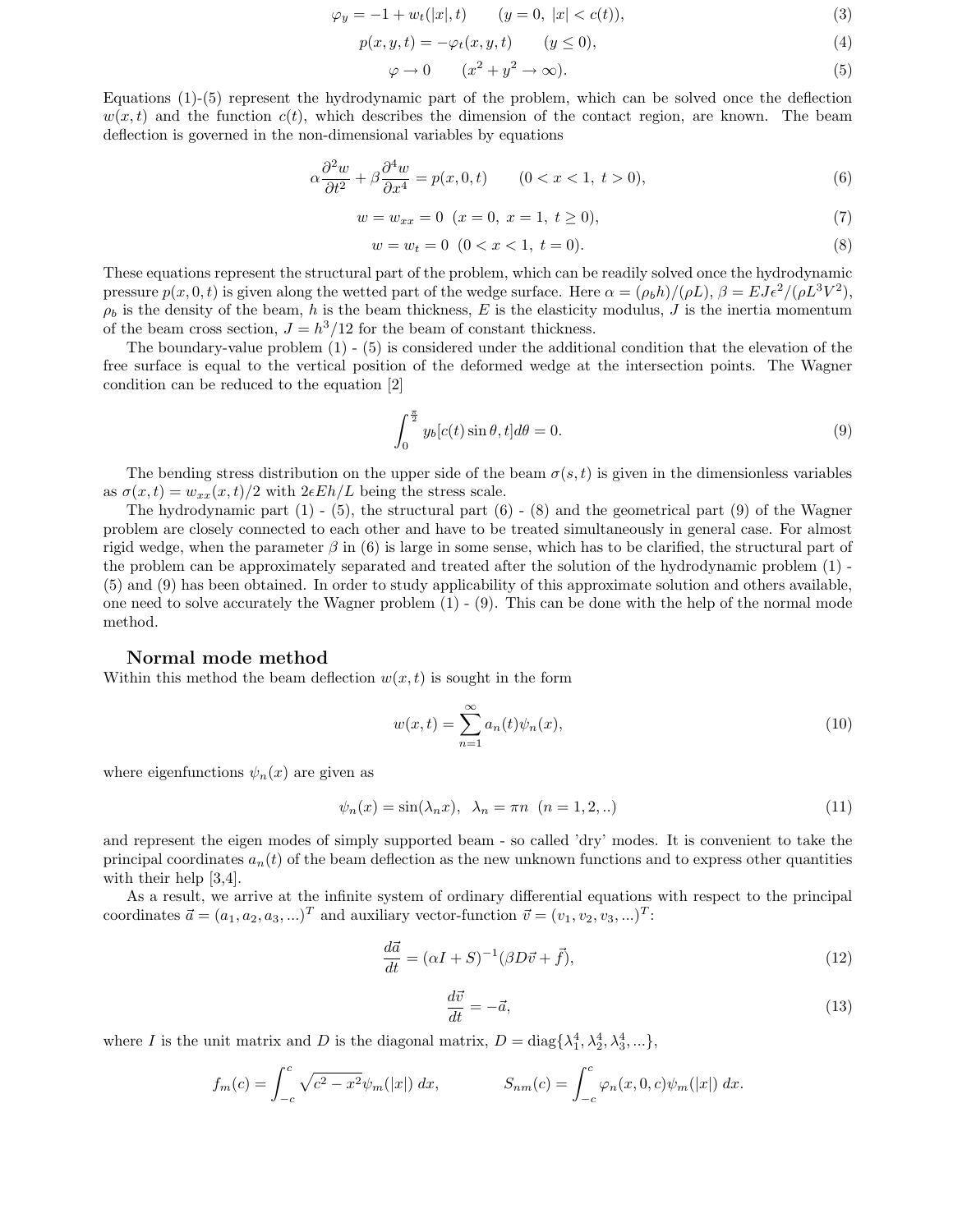By differentiating equation (9) with respect to time, we obtain

$$
\frac{dc}{dt} = Q(\vec{a}, \vec{v}, c). \tag{14}
$$

The initial conditions for the system of ordinary differential equations  $(12)-(14)$  are

$$
\vec{a} = 0, \ \vec{v} = 0, \ c = 0 \ (t = 0). \tag{15}
$$

The initial-value problem  $t(12)-(15)$  is suitable for numerical simulations of hydroelastic behaviour of elastic wedge entering liquid. An efficient algorithm to compute the functions  $S_{nm}(c)$  and  $f_m(c)$ , where  $0 \leq c \leq 1$ , has been developed in [5].

#### Approximate models

Equations (12)-(15) are referred to as the "full model" of the elastic wedge impact problem. Below the results obtained within the full model are used for testing several approximate models. Numerical results obtained within the full model are referred as exact ones. Three approximate models are considered:

 $\underline{A1}$ . Within this model the added-mass matrix  $S(c)$ , which appears in equation (12), is evaluated with the help of approximate formula  $S(c) = c^2 S(1)$ . This approximation highly reduces the CPU time but is still in a good agreement with exact solution for all values of the parameters  $\alpha$  and  $\beta$ .

A2. In the case of almost rigid wedge the corresponding decoupled problem, within which the hydrodynamic pressure and the dimension of the contact region are determined without account for elastic deflections of the wedge platings, can also be reduced to system (12),(13) with  $S \equiv 0$  and  $c = \frac{\pi}{2}t$ . This model can be used only at the impact stage. At the penetration stage  $S = S(1)$ .

A3. Quasi-static model is derived from A2 in the limit  $\alpha \to 0$ . At the impact stage equation (6) gives

$$
\beta w^{\text{IV}} = p(x, 0, t) = \begin{cases} c\dot{c}(c^2 - x^2)^{-1/2} & (0 < x < c) \\ 0 & (c < x < 1) \end{cases}
$$
(16)

and (7) provides

$$
w = w'' = 0 \qquad (x = 0, 1). \tag{17}
$$

Note that the hydrodynamic pressure distribution is taken from the solution of rigid-wedge entry problem, where  $c = \frac{\pi}{2}t$ .

Solution of the boundary-value problem (16), (17) was obtained in analytical form. At each time instant during the impact stage the maximum of non-dimensional bending stresses is

$$
w''_{max}(c) = \max_{0 < x < c} w''(x) = \frac{\pi c^2}{\beta} \sin^2\left(\frac{c}{2} - \frac{\pi}{4}\right).
$$

The maximum occur at the point  $x_{max} = c \cos c$ , which is well behind the jet root region.

The absolute maximum of bending stresses occur at  $c_* \approx 0.8$  and is given in microstrains as

$$
\sigma_{max} = K10^6 \frac{\varepsilon h}{2L\beta}, \qquad \text{where} \qquad K = \frac{\pi c_*^4}{(c_*^4 + 4)} = 0.2842. \tag{18}
$$

#### Numerical results

The initial-value problems for the full model and the approximate models A1 and A2 are solved numerically by the Runge-Kutta method. In all cases  $S = S(1)$  at the penetration stage.

Calculations were performed for impact of a wedge with the deadrise angle of  $10^o$ . The wedge plating length is 0.5m and the beam thickness changes from 0.6cm to 3cm. The platings are made of mild steel with  $\rho_b$ =7850kgm<sup>-3</sup> and E=21·10<sup>10</sup>Nm<sup>-2</sup>, the impact velocity is 4ms<sup>-1</sup>. Scaling is identical for any model in use. In transforming the measured strains to stresses, 1000 microstrains correspond to a stress level of  $210N/mm^2$ .

Maximum bending stresses (in microstrains) calculated with the help of the full model are presented in Fig.2 as a function of non-dimensional time. Upper line corresponds to  $h = 0.6cm$ , middle line is for  $h = 1.2cm$  and the lower line is for  $h = 2.5$ cm. The vertical lines separate impact stage from the penetration stage.

Absolute maximum of the bending stresses as function of the beam thickness is shown in Fig.3 against the maximum stresses at the impact stage. It is seen that only the impact stage can be considered for estimating the stress maximum when  $h > 1.5cm$  and a reasonable estimation can be obtained for  $h > 1.2cm$ . Dotted line presents maximum stresses obtained with the help of the model A3.

Fig.4 shows the maximum bending stresses at the impact stage as function of the beam thickness h (in meters). It is seen that the model A1 predicts the maximum bending stresses quite well. The decoupled model A2 can be used for  $h > 1.2cm$ . Surprisingly, the quasi-static model perform better then A2 and can be recommended for  $h > 8mm$ .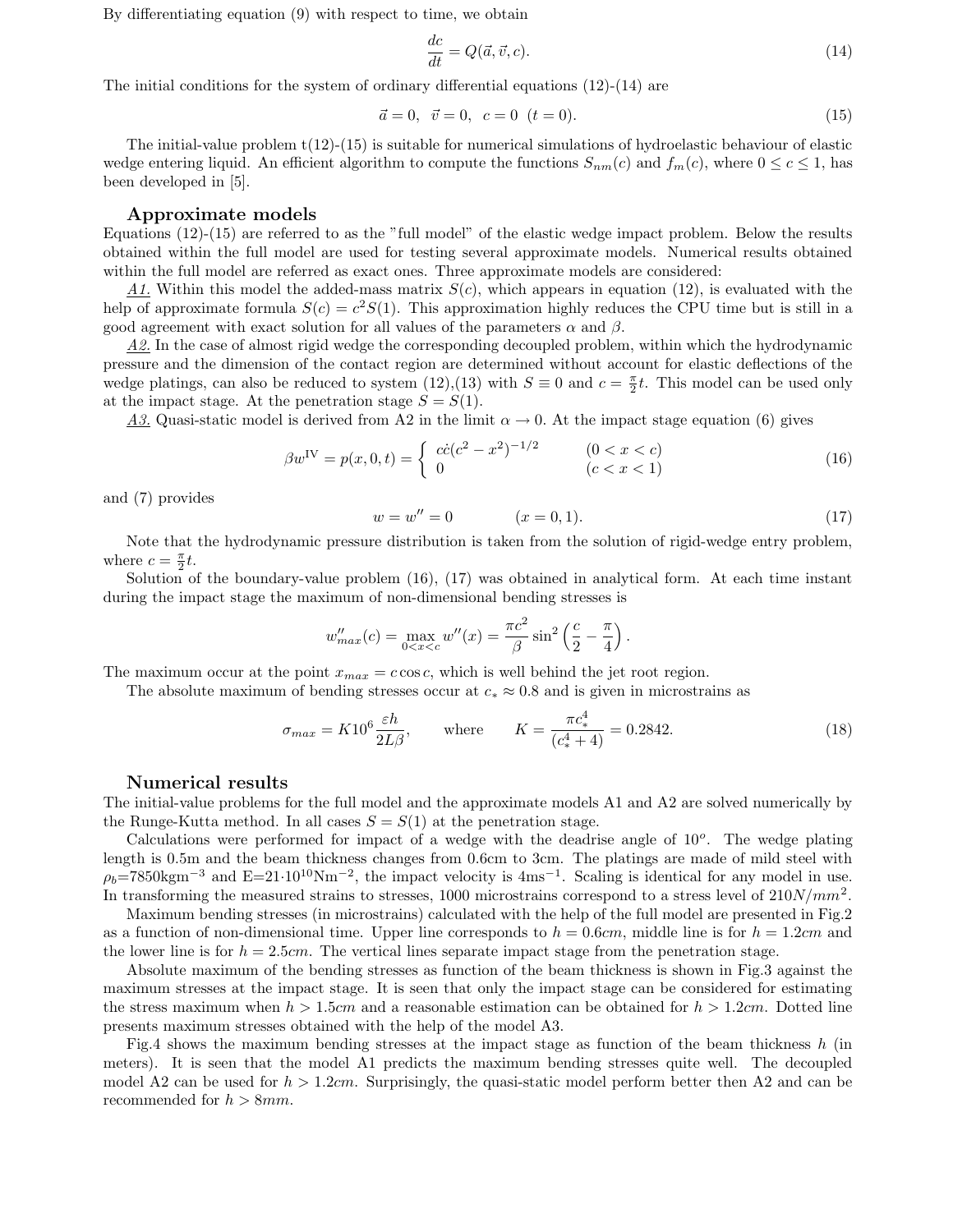

Figure 6. Maximum of stresses for  $h = 1.2$ cm. Figure 7. Maximum of stresses for  $h = 2.5$ cm.

Evolutions of maximum bending stresses calculated within different models are shown in Figures 5-7 for different beam thickness. We may conclude that the model A1 can be used instead of more time-consuming full model (F) almost for any impact conditions. The analytical model A3 correctly describes the stress evolution for thick platings.

## Conclusion

Impact of elastic plates onto liquid free surface has been intensively studying within the hydroelasticity theory during last decade. The present analysis has the goal to clarify limits, beyond which simplified models provide reasonable estimates of maximum bending stresses in the impacting body. The analytical model A3, which is of common use at preliminary design stage, gives surprisingly acceptable estimation of absolute maximum of bending stresses. New simplified model A1 was derived, which may substitute the full model for any impact conditions.

# References

1. Wagner, H. Über Stoss- und Gleitvergänge an der Oberfläche von Flüssigkeiten. Z. Angew. Mach. Mech. Vol.12. H.4. 1932. S.193-235.

2. Korobkin, A.A. Water impact problems in ship hydrodynamics. Advances in Marine (Hydrodynamics), ed. M. Ohkusu. Southampton. Computational Mech. Publ. 1996. pp.323-371.

3. Korobkin A. A. Wave impact on the centre of an Euler beam. J.Appl.Mech.Tech.Phys. 1998. V.39. N 5. P. 134-147.

4. Korobkin A.A., Khabakhpasheva T.I. Periodic wave impact onto an elastic pate. *Proceedings Seventh* International Conf. on Numerical Ship Hydrodynamics. Nantes, France 19-22 July 1999. P.(7.3-1)-(7.3-19). 5. Korobkin A.A. Elastic wedge impact. Lecture Notes. INSEAN. 2000.